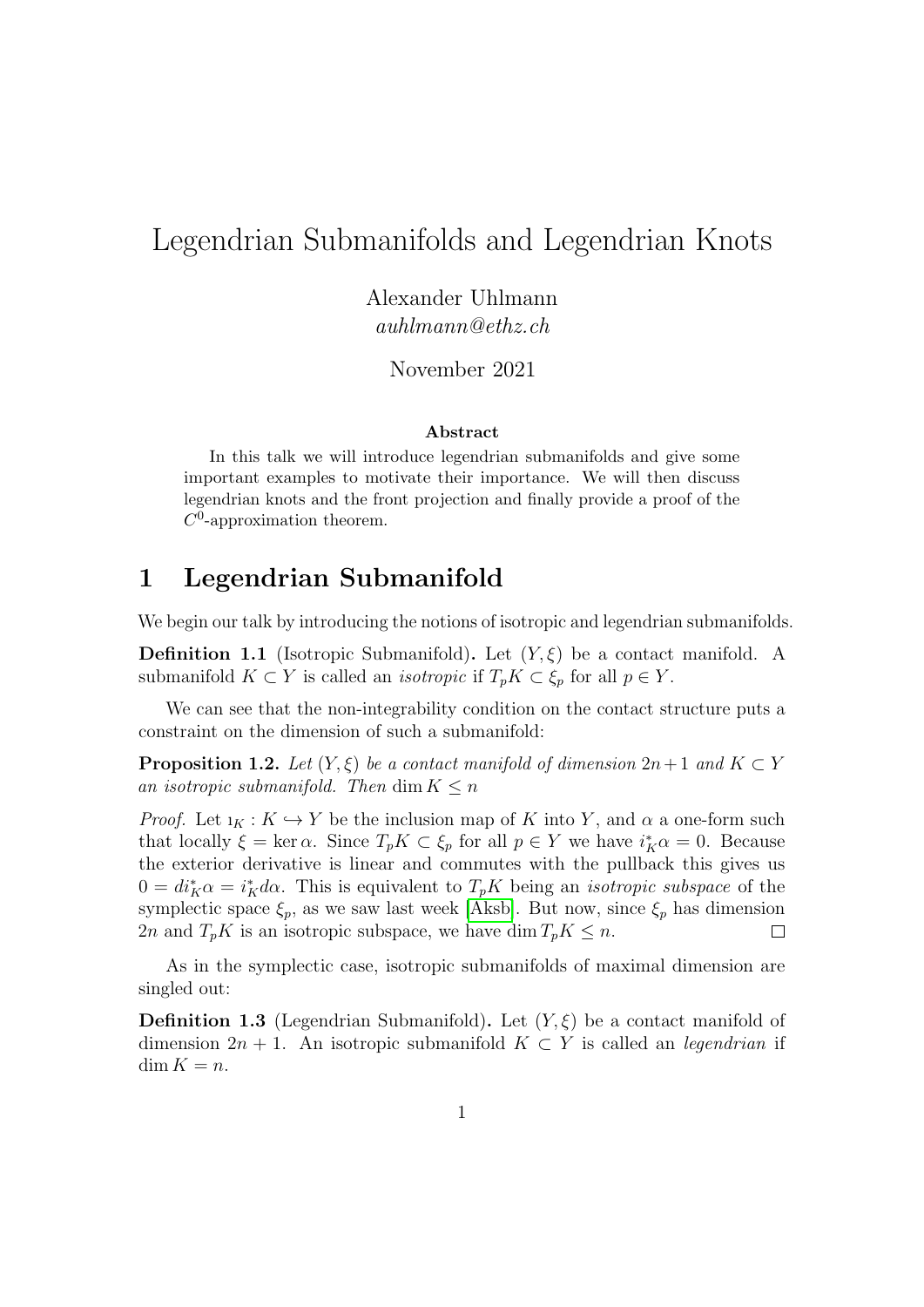#### 1.1 Examples

We will now give a couple of examples to highlight the significance of legendrian submanifolds.

Remark 1.4 (Liouville form and the symplectic structure of  $T^*M$ ). As we will be using it extensively we will briefly give an overview of these concepts here. The *Liouville form*  $\lambda$  is the unique one-form on  $T^*M$  with the property that

$$
\beta^* \lambda = \beta \text{ for any } \beta \in \Omega^1 M
$$

At a point  $m = (q, p) \in T^*M \lambda_m : T_mT^*M \to \mathbb{R}$  can be written as

$$
\lambda_m = \sum_{i=1}^n p_i dq^i
$$

We can now use the Liouville form to endow  $T^*M$  with a symplectic structure by defining the *Poincaré two-form* as

$$
\omega = -d\lambda = \sum_{i=1}^{n} dq^{i} \wedge dp_{i}
$$

A more in-depth introduction of these concepts can be found in the talk introducing symplectic manifolds [\[Kau\]](#page-7-1).

**Example 1.5** (Jet Bundle). Given a manifold K, we can define  $J^1(K)$  the space of 1-jets of differentiable functions  $f: K \to \mathbb{R}$ . Let  $\varepsilon(p)$  be the space of 1-germs at a point  $p \in K$  defined as  $\varepsilon(p) = C^1(K)/\sim_p$  where  $C^1(K) = \{f : K \to$  $\mathbb{R}$  f differentiable} and  $\sim_p$  is an equivalence relation on  $C^1(K)$  defined as

$$
f \sim_p g \iff f(p) = g(p)
$$
 and  
 $df_p = dg_p$ 

The equivalence class  $j_p^1 f := [f]_{\sim_p} \in \varepsilon(p)$  is called the 1-jet of f at p. We can now define  $J^1$  as the bundle of the spaces of 1-germs:

$$
J^1(K) = \bigcup_{p \in K} \{p\} \times \varepsilon(p)
$$

Note that  $J^1(K)$  can be given the structure of a  $2n + 1$ -dimensional manifold such that

$$
\Phi: J^1(K) \to T^*K \times \mathbb{R}
$$

$$
j_p^1 \mapsto (df_p, f(p))
$$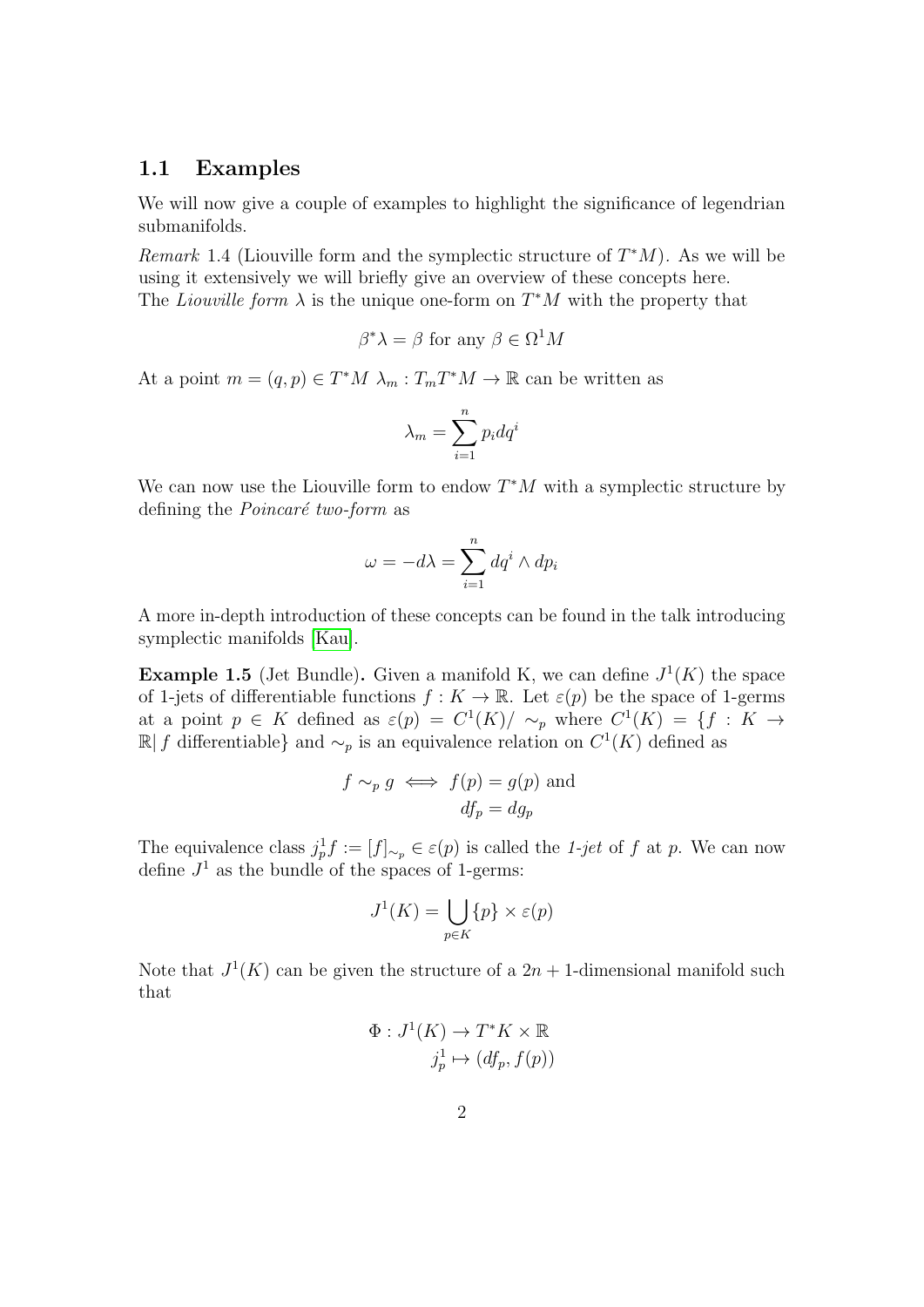is a diffeomorphism. We can now endow  $J^1(K)$  with a contact structure by observing that  $\alpha = dz - \lambda$ , where  $\lambda$  is the Liouville one-form, is a contact form on  $T^*K \times \overline{\mathbb{R}}$ .

Every smooth function  $f \in C^{\infty}(K)$  gives us a embedding

$$
i_f: K \hookrightarrow T^*K \times \mathbb{R}
$$

$$
p \mapsto (df_p, f(p))
$$

such that the image  $i_f(K)$  is a legendrian submanifold of  $T^*K \times \mathbb{R}$ . The fact that  $i_f(K)$  is legendrian can be shown as follows:

*Proof.* We begin by showing that  $i_f(K)$  is isotropic: For  $p \in K$  and  $f \in C^{\infty}(K)$ we have

$$
i_f^* \alpha|_p = i_f^* dz|_p - i_f^* \lambda|_p
$$
  
=  $di_f^* z|_p - df^* \lambda|_p$   
=  $df|_p - df|_p$   
= 0

This is equivalent to  $T_p i_f(K) \subset \text{ker } \alpha|_p$  for all  $p \in i_f(K)$  which means  $i_f(K)$  is an isotropic submanifold. Since dim  $K = n$  and dim  $T^*K \times \mathbb{R} = 2n + 1$ ,  $i_f(K)$  is a legendrian submanifold.  $\Box$ 

**Example 1.6** (Unit tangent bundle). Let  $(M, g)$  be a riemannian manifold. The the musical isomorphism

$$
b: TM \to T^*M
$$

$$
X_p \mapsto g(X_p, -)
$$

induces a metric  $g^*$  on  $T * M$  by  $g^* := (b^{-1})^* g$ . We then define the *unit tangent bundle STM* fiberwise as

$$
ST_pM = \{ X \in T_pM | g_p(X, X) = 1 \}
$$

The unit cotangent bundle  $ST^*M$  is defined equivalently using  $g^*$ . Note that  $STM$ and  $ST^*M$  are  $2n-1$ -dimensional submanifolds. Furthermore, by restricting the Liouville form  $\lambda$  we can gain a contact form  $\alpha = \lambda|_{ST^*M}$  on  $ST^*M$ . Note that the flow of the Reeb vector field  $R_{\alpha}$  on  $ST^*M$  is equal to the geodesic flow induced by g on STM. This was discussed more in-depth during the talk on reeb vector fields [\[Wan\]](#page-7-2). Now let

$$
\pi: ST^*M \to M
$$

$$
(q,\beta) \mapsto q
$$

be the footprint map. Then the level sets  $\pi^{-1}(\{q\})$  for  $q \in M$  are legendrian submanifolds of  $ST^*M$ .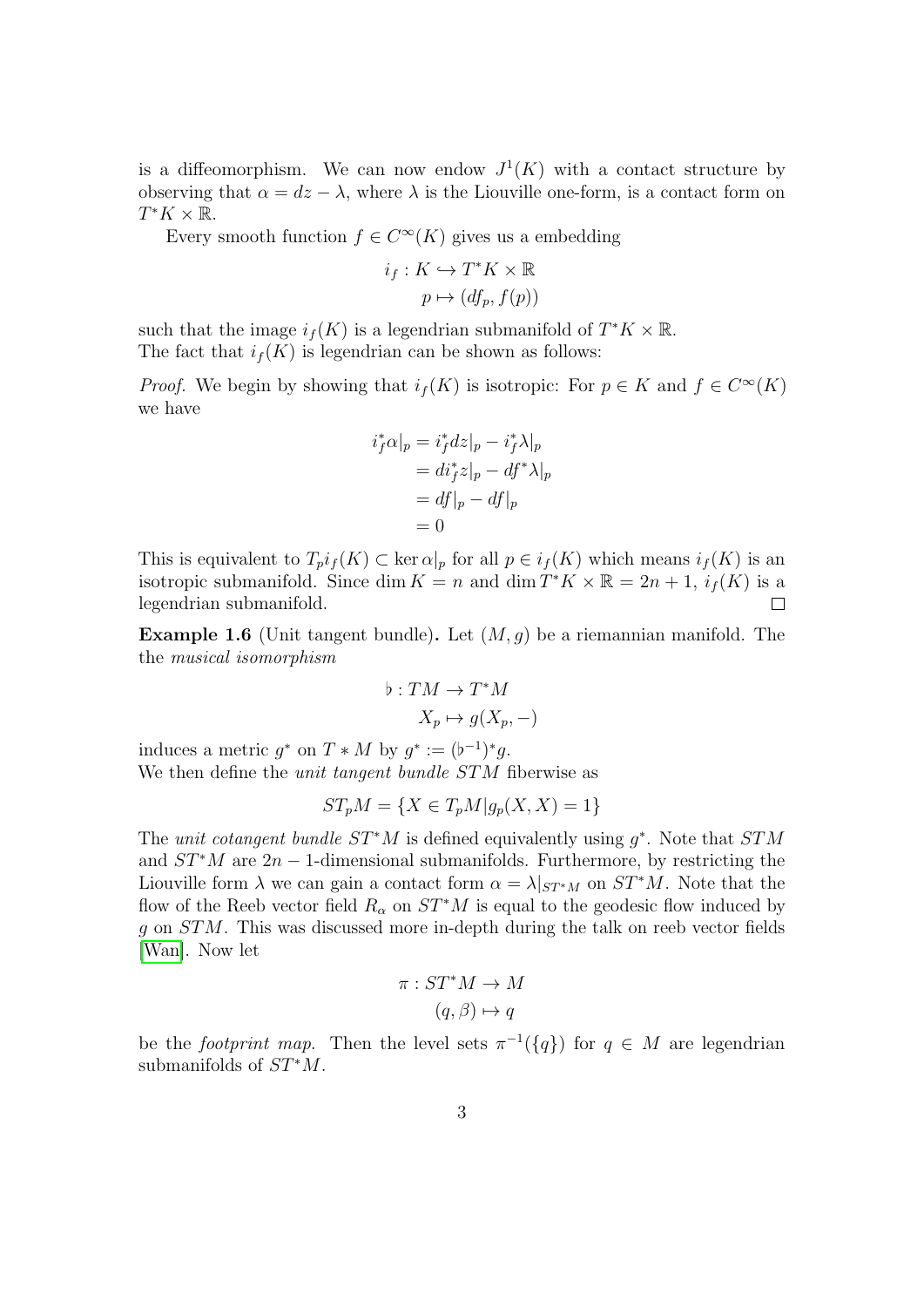*Proof.* Let  $q \in M$ . We have that  $q = const$  on  $\pi^{-1}(\{q\})$  which implies that  $dq^i = 0$ on  $\pi^{-1}(\{q\})$ . But since  $\lambda = \sum_{i=1}^n p_i dq^i$ , we have  $\lambda|_{\pi^{-1}(\{q\})} = 0$  which implies that  $\pi^{-1}(\lbrace q \rbrace)$  is an isotropic submanifold.

Furthermore, since  $\dim \pi^{-1}(\lbrace q \rbrace) = n - 1$  and  $\dim ST^*M = 2n - 1$  we have that  $\pi^{-1}(\lbrace q \rbrace)$  is of maximal dimension and legendrian.  $\Box$ 

### 1.2 Symplectization and Submanifolds

To further illustrate the connection between legendrian and lagrangian submanifolds we will consider the symplectization of a contact manifold.

**Definition 1.7** (Symplectization). Let  $(Y, \xi)$  be a dimension 2n−1 contact manifold. We define its symplectization  $S(Y, \xi) = \{(q, p) | q \in Y, p \in T_q^*Y, \text{ker } p = \xi_q\}.$  The restriction of the Poincaré two-form  $\omega|_{S(Y,\xi)} = -d\lambda|_{S(Y,\xi)}$  gives the symplectic structure on  $S(Y, \xi)$ , which is then a 2*n*-dimensional symplectic manifold.

The next proposition relates the legendrian submanifolds of  $(Y, \xi)$  to lagrangian submanifolds of  $S(Y, \xi)$ .

**Proposition 1.8.** Let  $K \subset (Y, \xi)$  be an isotropic submanifold. Then  $L = \pi^{-1}(K)$  $\{(q,p)|q \in K, p \in T_q^*Y, \text{ker } p = \xi_q\} \subset S(Y,\xi)$  is also an isotropic submanifold. Furthermore, if  $K$  is legendrian then  $L$  is lagrangian.

*Proof.* First, let  $K \subset (Y, \xi)$  be an isotropic submanifold. We will begin by showing that  $L$  is also isotropic. Note that since

$$
\omega|_L=i_L^*\omega=-i_L^*d\lambda=-di_L^*\lambda=-d\lambda|_L
$$

is suffices to show that  $\lambda|_L = 0$ . Now let  $(q, p) \in L$  then  $\lambda$  can be written on  $T_{(q,p)}L$ as

$$
\lambda_{(q,p)} : T_{(q,p)}L \to R
$$

$$
(\partial q, \partial p) \mapsto p(\partial q)
$$

But since  $\partial q \in T_q K \subset \xi_q$  and ker  $p = \xi_q$  by definition of  $S(Y, \xi)$  we have that  $p(\partial q) = 0$  and  $\lambda|_L = 0$ . This concludes the first part of the proof. If we now assume that K is legendrian i.e. dim  $K = n - 1$ , we get that L is lagrangian since  $\dim L = \dim K + 1 = (n - 1) + 1$  and  $\dim S(Y, \xi) = 2n$ .  $\Box$ 

## 2 Legendrian Knots

In this section we will give a brief introduction of knots in 3-manifolds and introduce the concepts of legendrian and transverse knots. We will then, in anticipation of the next talk, build up some basic machinery to better understand these structures.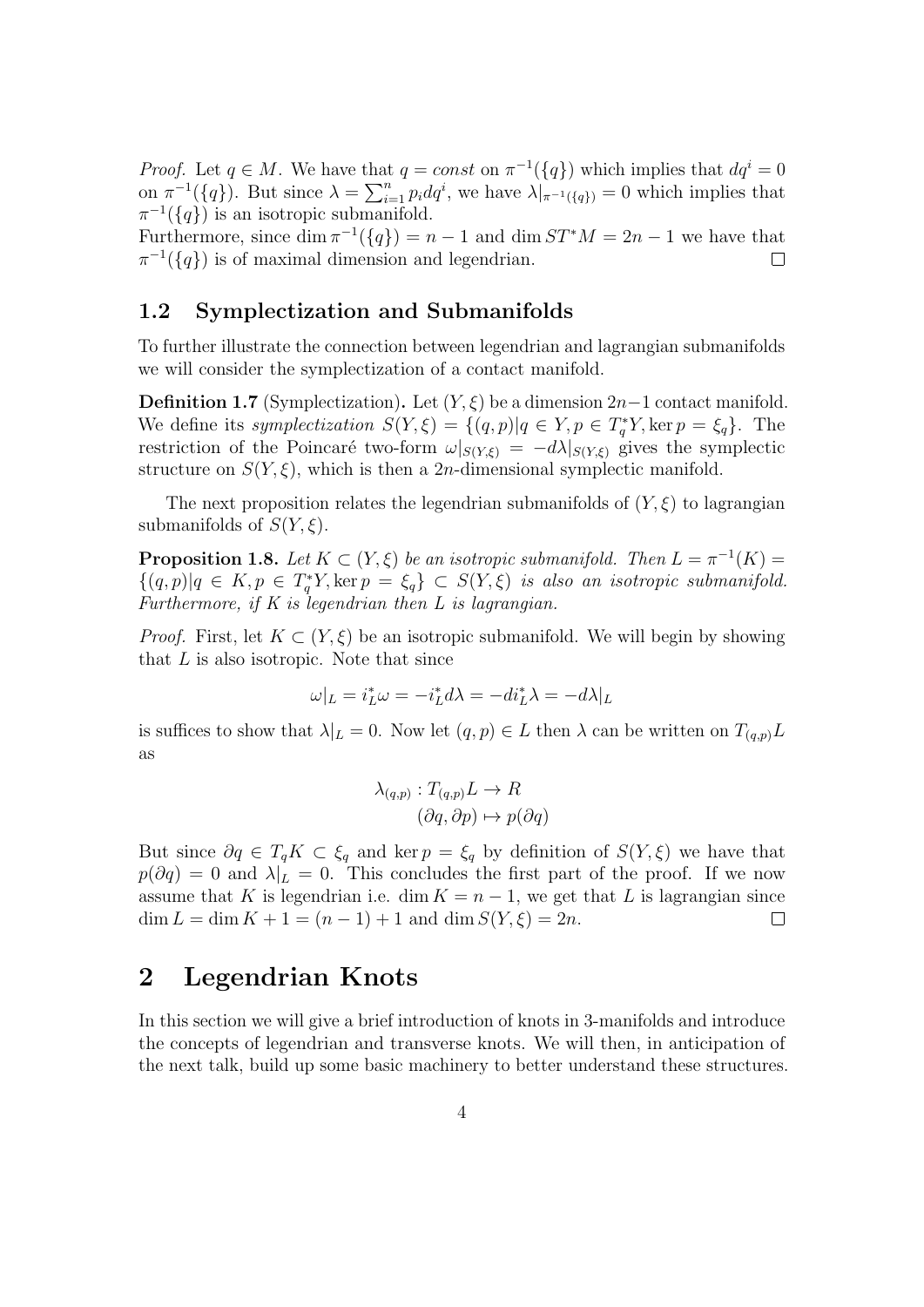

<span id="page-4-0"></span>Figure 1: [\[Hon\]](#page-7-3) Legendrian unknots, trefoil knot and 8-knot in the front projection.

**Definition 2.1** (Knot). For a 3-dimensional manifold  $M$  a knot is defined as an embedding  $\gamma : S^1 \hookrightarrow M$ . We will often also simply denote a knot by its image  $K = \gamma(S^1).$ 

We say that two knots  $\gamma_1, \gamma_2$  are *isotopic* or *equivalent* if there exists an *ambient isotopy* between them. That is a  $\Phi : M \times [0,1] \rightarrow M$  such that  $\Phi_0 = id_M$ ,  $\Phi_1 \circ \gamma_1 = \gamma_2$  and  $\Phi_t$  a homeomorphism for all  $t \in [0, 1]$ .

We say that a knot  $\gamma$  is *trivial* or an *unknot* if  $\gamma$  is isotopic to the boundary  $\partial D$  of the unit disk D.

For  $(Y, \xi)$  a 3-dimensional contact manifold we consider special types of knots:

**Definition 2.2** (Legendrian and Transverse Knots). A knot  $\gamma \subset Y$  is called *legendrian* if  $\gamma(S^1)$  is a legendrian submanifold of Y. Note that since dim  $S^1 = 1$ this is equivalent to  $\gamma'(s) \in \xi_{\gamma(s)}$  or  $\alpha(\gamma'(s)) = 0$  for all  $s \in S^1$ 

A knot  $\gamma \subset Y$  is called *transversal* if  $\gamma'(s) \notin \xi_{\gamma(s)}$ . If  $\xi = \text{ker } \alpha$  is cooriented we can distinguish between *positively oriented transversal knots* if  $\alpha(\gamma'(s)) > 0$  and negatively oriented transversal knots if  $\alpha(\gamma'(s)) < 0$  for all  $s \in S^1$ .

From now on we will only concern ourselves with knots in  $\mathbb{R}^3$  with the standard contact structure  $(\mathbb{R}^3, \xi_{st} = \ker \alpha_{st})$  for  $\alpha_{st} = dz - xdy$ .

#### 2.1 Front Projection

In order to visualize knots on  $(\mathbb{R}^3, \xi_{st})$ , we draw their projection onto some subplane. The front projection is such a tool.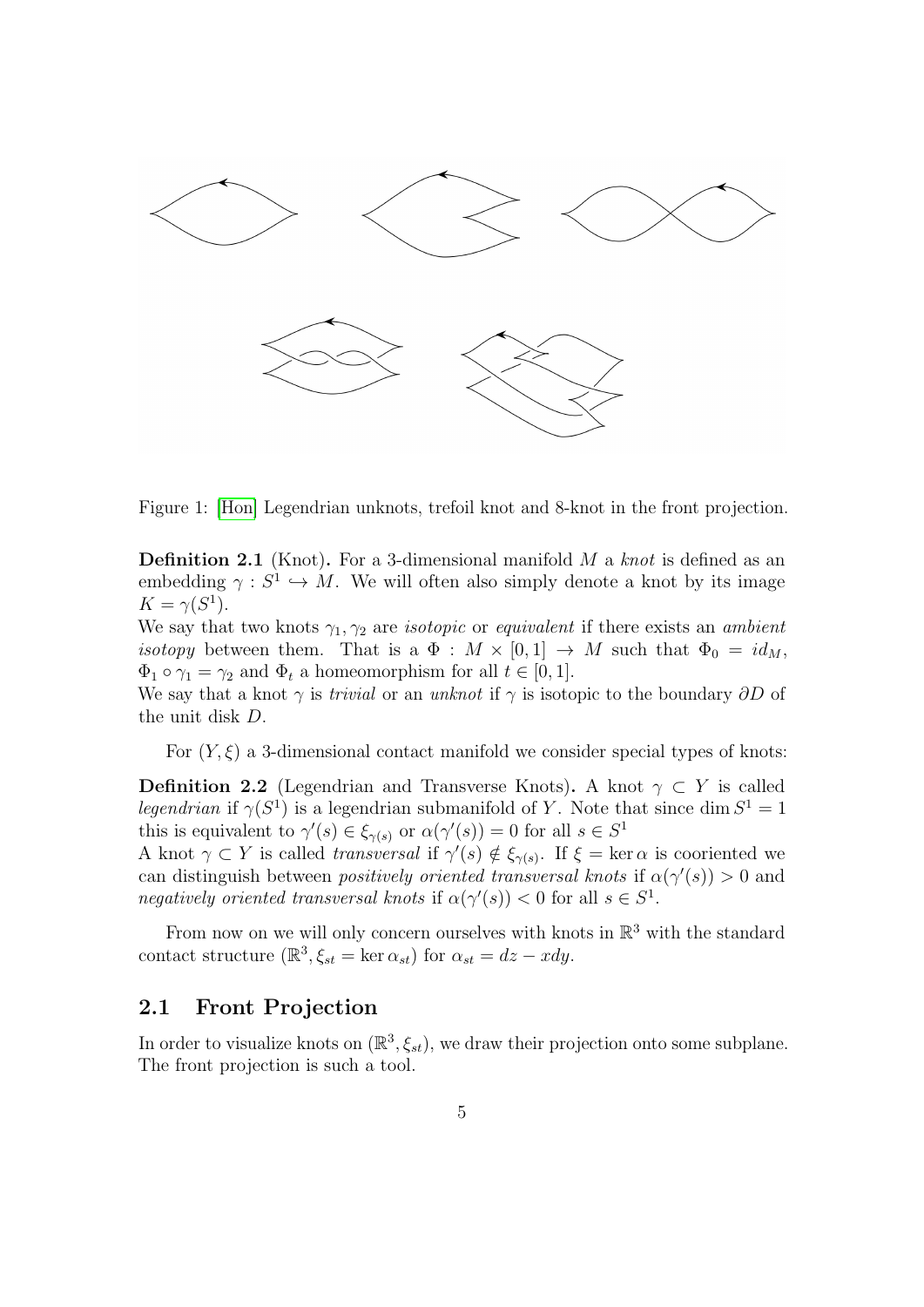**Definition 2.3** (Front Projection). For any knot  $\gamma$  on  $(\mathbb{R}^3, \xi_{st})$  with  $\gamma(s)$  =  $(x(s), y(s), z(s))$ , the front projection is  $\lambda_F : S^1 \to \mathbb{R}^2$  given by

$$
\gamma_F(s)=(y(s),z(s))
$$

.

<span id="page-5-0"></span>Remark 2.4. Note that for any legendrian knot  $\gamma$  on  $(\mathbb{R}^3, \xi_{st})$  with  $\gamma(s) = (x(s), y(s), z(s))$ the condition  $\alpha_{st}(\gamma')=0$  implies that

$$
z'-xy'=0
$$

As a consequence, if  $y'(s) = 0$ , we have  $z'(s) = 0$  and  $x'(s) \neq 0$  since  $\gamma$  cannot have any singularities. But because the the front projection drops the x-coordinate,  $\gamma_F$ does indeed have a singularity at s. We will call such points *cusp points*. Examples of front-projected legendrian knots can be seen in figure [1.](#page-4-0)

<span id="page-5-1"></span>**Lemma 2.5.** Let  $\gamma : S^1 \to (\mathbb{R}^3, \xi_{st})$  be a legendrian knot. Then its front projection  $\gamma_F$  does not have any vertical tangencies. Away from the cusp points,  $\gamma$  is recovered from its front projection via  $x(s) = -\frac{z'(s)}{y'(s)}$  $\frac{z(s)}{y'(s)}$  The knot  $\gamma$  is embedded if and only if  $\gamma_F$ has only transverse self-intersections.

*Proof.* Suppose  $y'(s) = 0$  for some  $s \in S^1$ , then by [2.4,](#page-5-0)  $\gamma_F(s)$  is a cusp point and singular which means  $\gamma_F$  does not have a vertical tangency at s. The second fact also follows immediately from [2](#page-5-0).4. And finally we note that  $\gamma$  self-intersects if and only if  $\gamma_F$  tangentially self-intersects.  $\Box$ 



<span id="page-5-2"></span>Figure 2: [\[Hon\]](#page-7-3) Sketch of the zig-zag curves around  $\gamma_F$  used in the proof of theorem [2.6.](#page-6-0)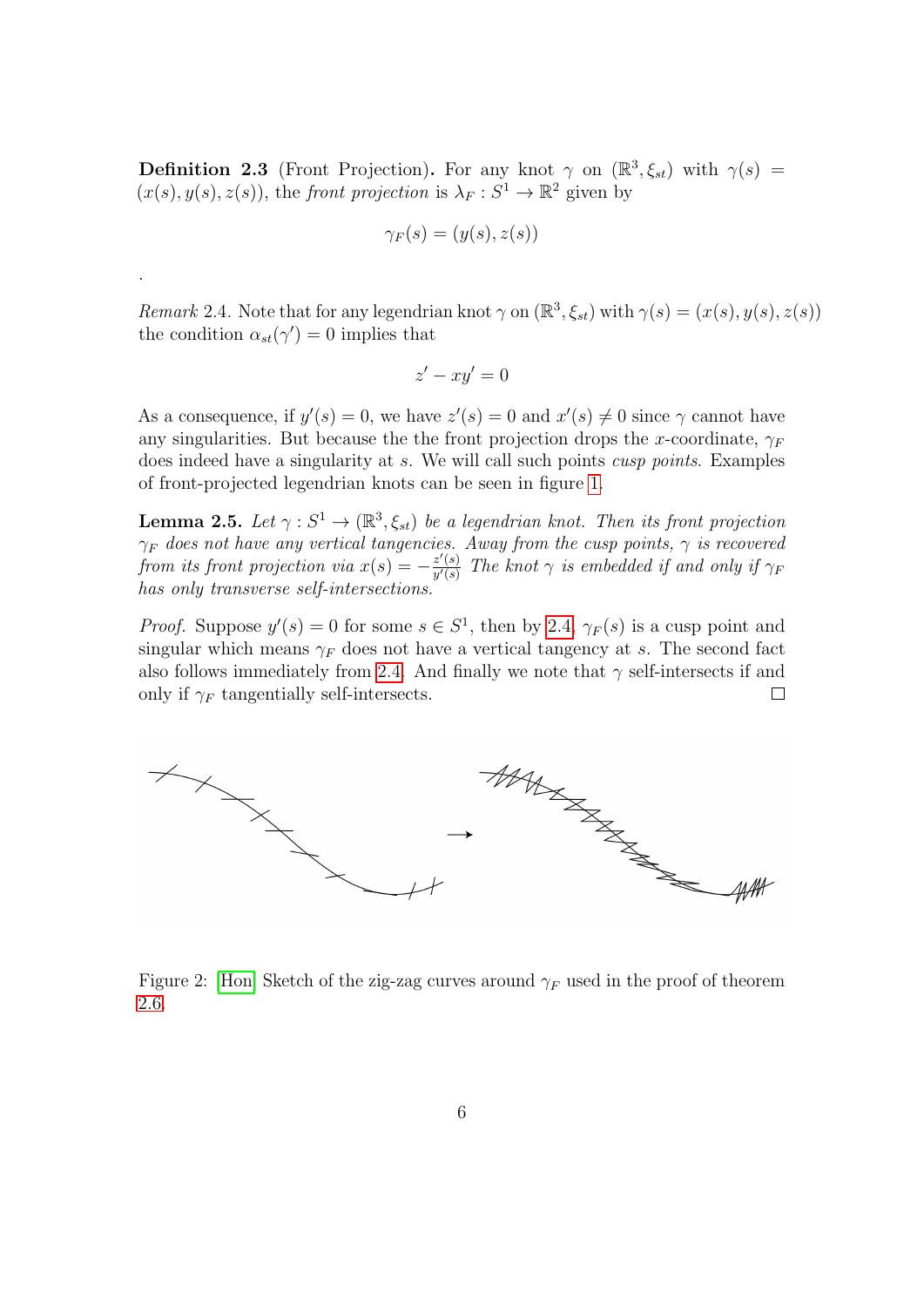#### **2.2**  $0$ -Approximation Theorem

We will end by briefly sketching the proof to an important approximation theorem which states that any knot can be approximated by an isotopic legendrian knot.

<span id="page-6-0"></span>**Theorem 2.6** ( $C^0$ -Approximation). Let  $\gamma$  be a knot in  $(\mathbb{R}^3, \xi_{st})$ . Then  $\gamma$  can be  $C^0$ -approximated by a legendrian knot isotopic to  $\gamma$ .

*Proof.* The main idea is that we approximate the front projection of  $\gamma_F(s)$  =  $(y(s), z(s))$  by defining  $(y_0(s), z_0(s))$  to zig-zag sufficiently close around  $\gamma_F$ . We additionally make sure that  $\frac{z'_0(s)}{y'(s)}$  $\frac{z_0(s)}{y_0'(s)}$  is sufficiently close to  $x(s)$  such that the equation in remark [2.4](#page-5-0) approximately holds. Using lemma [2.5](#page-5-1) to reconstruct  $x_0$   $(x_0(s), y_0(s), z_0(s))$ then defines a legendrian knot which is  $C^0$ -close to  $\gamma$ . A sketch of the approximating curve  $(y_0(s), z_0(s))$  can be found in figure [2.](#page-5-2)  $\Box$